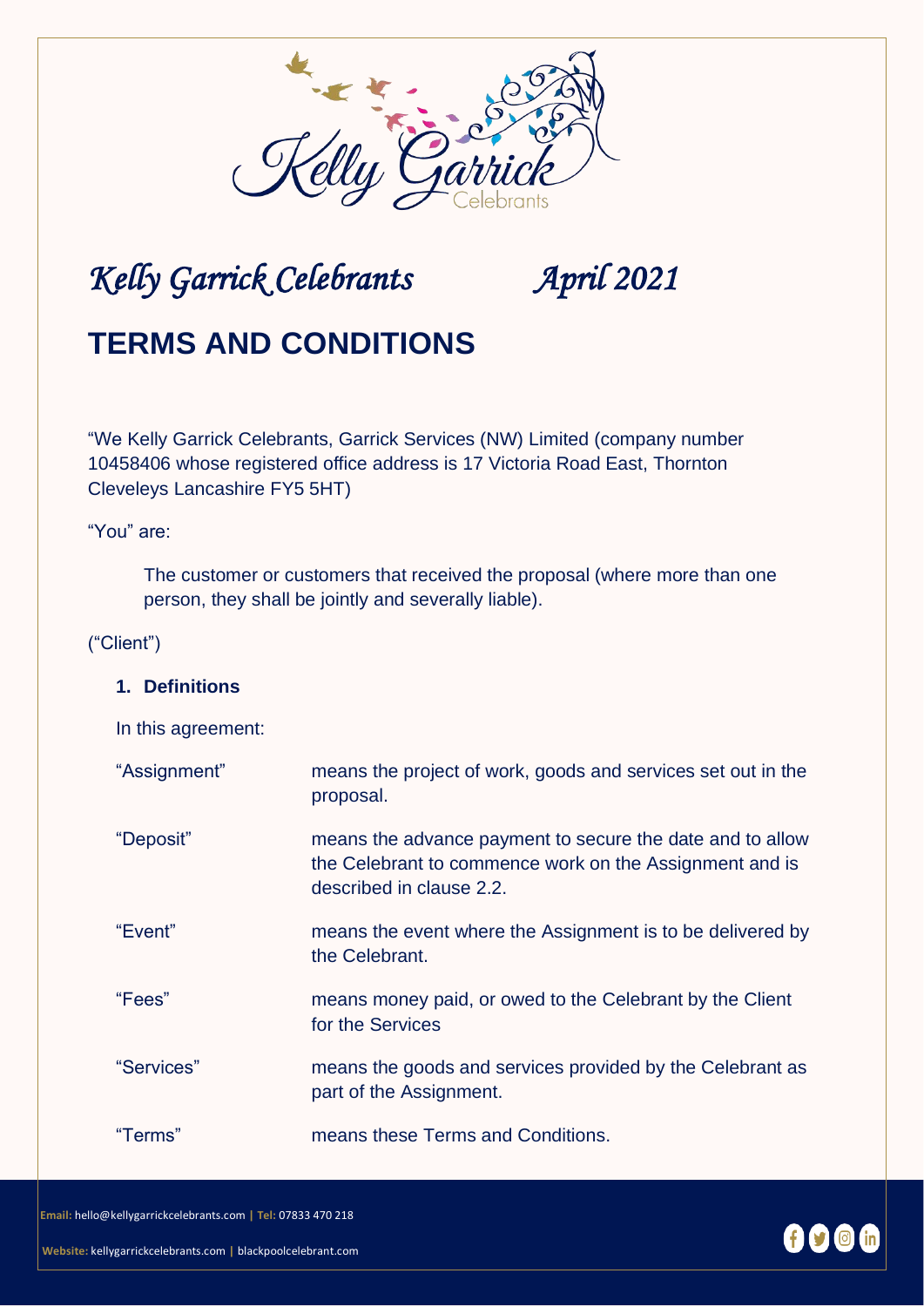

#### **2. Price and payment**

- 2.1 The price for the Assignment is set out in the proposal. There is no VAT. The price includes all advance planning, preparations, and delivery of Services at the Event, as detailed. The price is paid as set out below and excludes any expenses that will be incurred by the Celebrant which will be notified to the Client separately and agreed in writing. Expenses will be agreed separately and invoiced monthly.
- 2.2 A Deposit of 20% of the price shall be paid upon entering this agreement and the Celebrant's invoice for the Deposit will follow – **please refer carefully to Clause 3**.
- 2.3 A final payment of the balance of the price shall be paid no less than 28 days before the Event.
- 2.4 The price and any expenses shall be the Fees of the Celebrant.
- 2.5 The Celebrant requires the Client to sign off the content of the Assignment no later than 7 days before the Event. There may be an administrative charge for late content changes not finalised 7 days or more before the Event to cover the cost of extra printing and administration**.** There is no guarantee that the Celebrant will accept or include any late changes to the content of the Assignment after the 7-day deadline.
- 2.6 The Client grants to the Celebrant consent to use any work or images created in this Assignment to show off their services, together with the right to display non-identifiable images as part of their portfolio and to write about the Assignment on websites, social media accounts and in any marketing materials. If you do not wish to grant this consent you must confirm this in writing within 7 days of entering into this agreement.

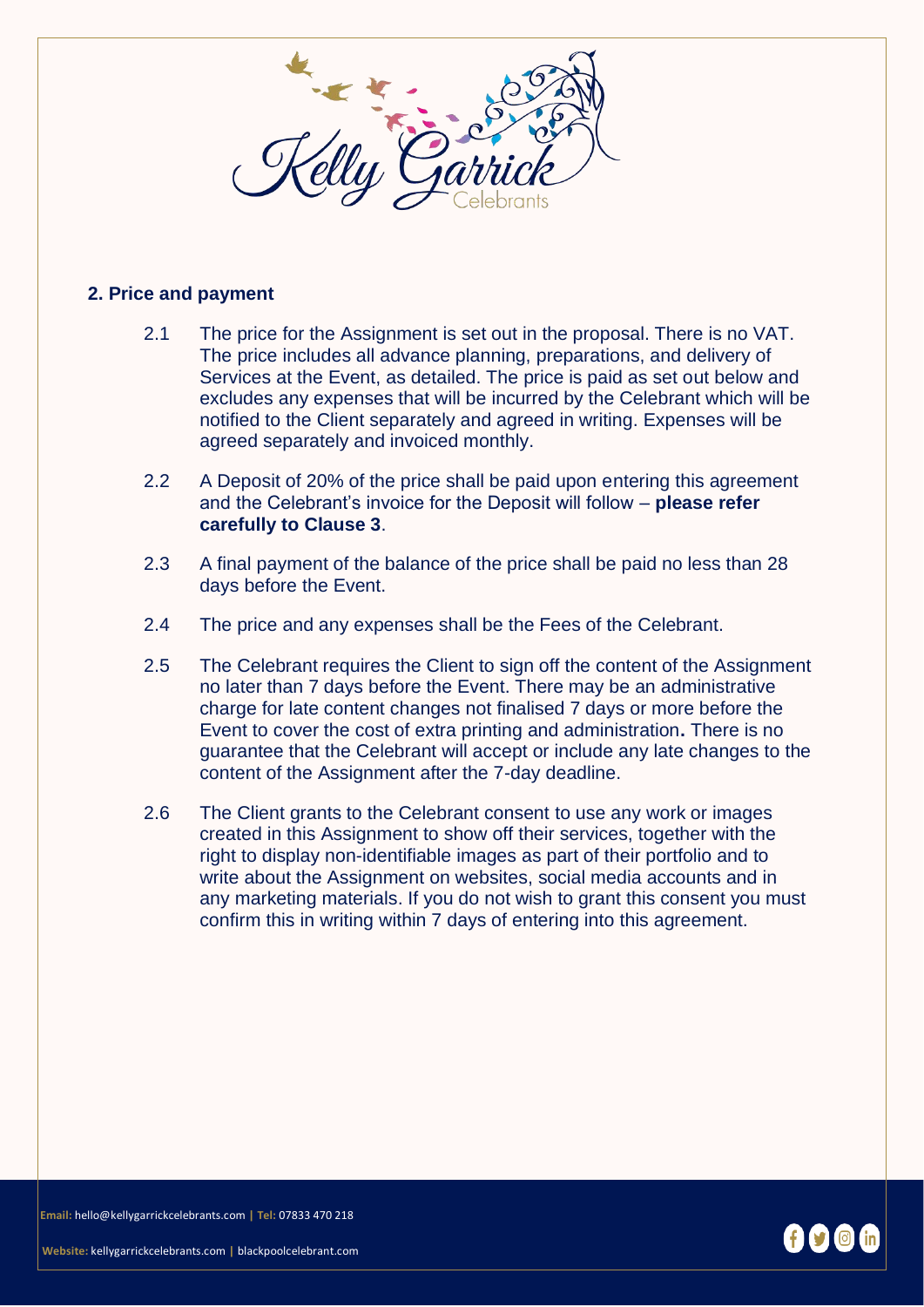

### **3. Cancellation of agreement**

- 3.1. The Assignment can be cancelled by either party in writing or by email subject to the matters set out in this clause.
- 3.2 If the Celebrant cancels the Assignment, the Fees (less any incurred expenses) will be repaid to the Client within 14 days of cancellation, and no further refunds, sum or compensation will payable to the Client by the Celebrant arising from such cancellation.
- 3.3 Cancellation by the Client

3.3.1 If the Client cancels the Assignment within 14 days of entering into this agreement, then the Deposit shall be repaid to the Client in full.

3.3.2 If the Client seeks to cancel this Assignment 14 days after entering this agreement but more than 28 days before the Event then the Deposit shall be forfeited, any expenses incurred as at the date of cancellation must be paid by the Client, and those paid shall also be non-refundable. No further Fees will be due from the Client to the Celebrant.

3.3.3 If the Client seeks to cancel the Assignment less than 28 days before the Event then the Deposit will be forfeited. Any expenses incurred as at the date of cancellation must be paid by the Client, and those paid shall also be non-refundable. In addition, a cancellation fee will be immediately due, which shall be 100% of the Fees less any Fees already paid.

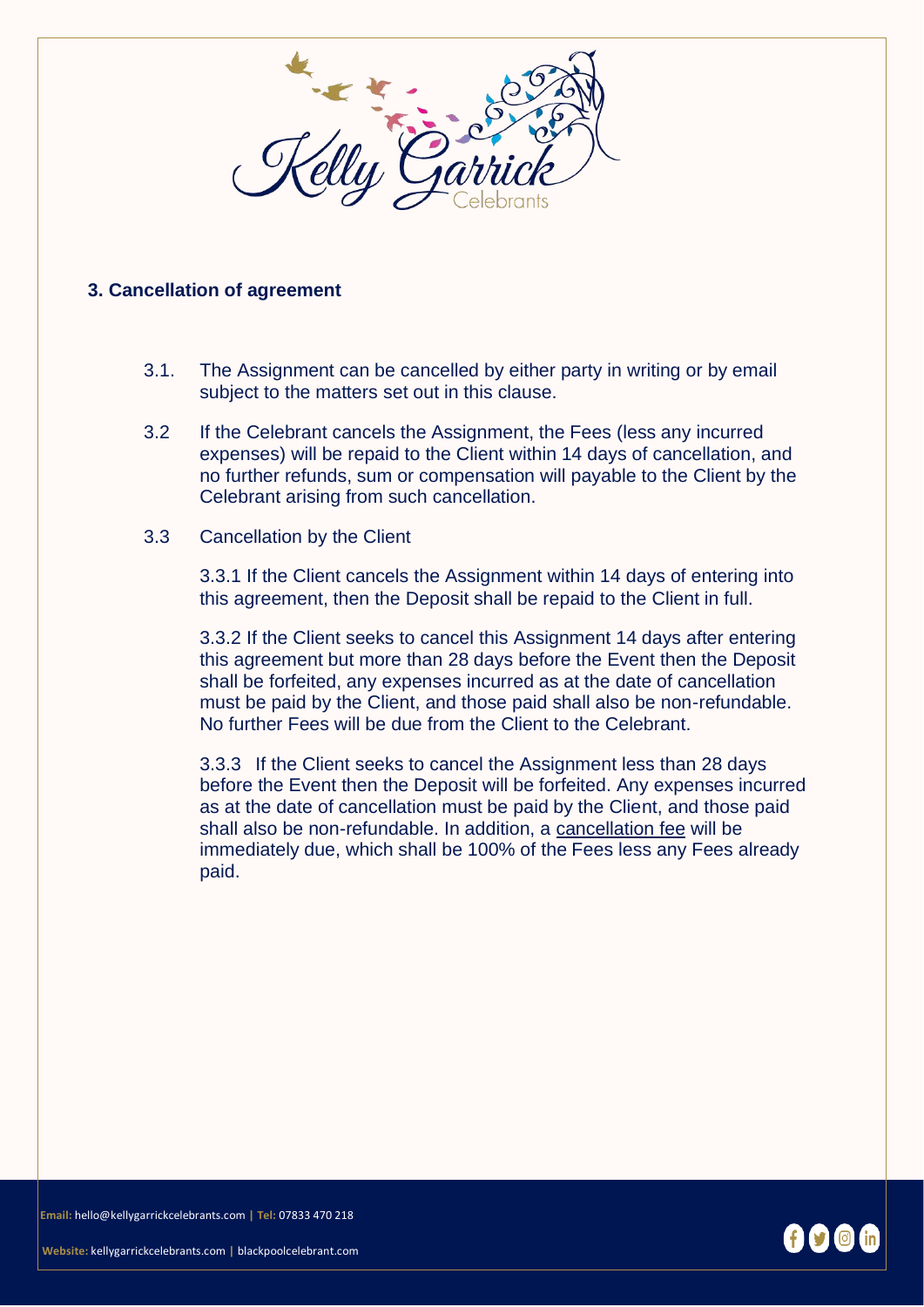

#### **4. General Conditions:**

- 4.1 The Celebrant shall use reasonable endeavours to meet any performance dates, but times shall be estimates only.
- 4.2 The Fees will be paid after invoices rendered from time to time. No VAT is applicable. Payment terms are 7 days, and payment is not deemed to have been made until the Fees have been paid in full. If payment is not made in full and within time the Services may be suspended and payment in advance may be required before the Services are re - commenced.
- 4.3 If payment is not made in accordance with the Terms, the Celebrant reserves the right to charge an administration fee of £50.00 plus interest at the rate prescribed by the Late Payment of Commercial Debt (Interest) Act 1998 from the date payment was due until the date payment is made.
- 4.4 Each party will keep the confidential information of the other party and any third party confidential and secret, and only use it for the purposes of supplying the Services or making proper use of the Services. Each party recognises and accepts its obligations with regard to the control and the processing of personal data under the current data protection legislation and regulations. For more information on this, please see our Privacy Notice on our website.
- 4.5 The Celebrant will use reasonable care and skill in performing the Services. Where any valid claim in respect of the Services is made (in contract or in tort) the Client may be entitled only to a refund of the Fees or part of the Fees.
- 4.6 The Celebrant's liability in respect of any loss of goodwill, loss of business, loss of profits, loss of anticipated savings, loss of use or for any other consequential, special or indirect loss or damage will be NIL.
- 4.7 Nothing in the Terms will exclude or limit liability for death or serious injury caused by the Celebrant's negligence.
- 4.8 The Services may be terminated if payment of the Fees is not made in accordance with the Terms; or if the Client commits a material breach of any of the Terms and fails to remedy the breach within 14 days of being notified in writing; or the Client makes any statements or behaves in any way or requests the Celebrant to undertake any actions that are discriminatory, illegal or immoral; or if the Client enters into any form of insolvency arrangement, or suspends its business. Upon termination the Client shall immediately pay any outstanding sums to the Celebrant.



 **Website:** kellygarrickcelebrants.com **|** blackpoolcelebrant.com